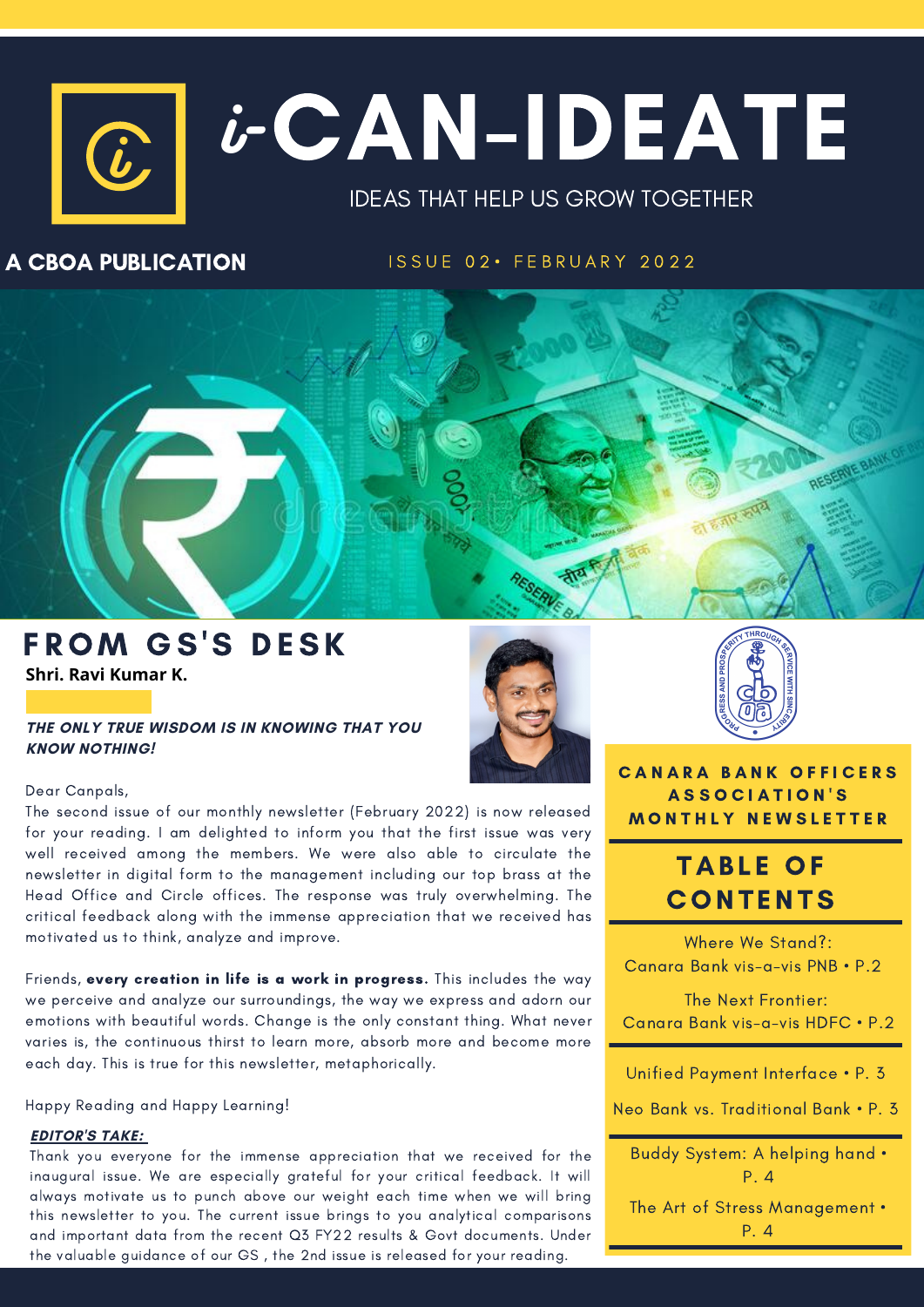# WHERE WE STAND? Q3 FY22 C ANARA BANK VIS-A-VIS PNB

#### **Quantitative analysis is a play of averages, at least on the broader perspective.**

Even if there are several exceptions on granular level, but for the sake of analyzing the business of large organizations, averages have to be taken into consideration. With the same objective, we intend to analyze our Bank's key parameters vis-à-vis Punjab National Bank, our nearest peer/competitor.

The two Banks may be called as peers in the PSB space. We are neck to neck with our Northern peer in terms of Total Advances Portfolio where we are at around Rs. 7.29 Lakh Crs. and PNB is a little ahead at Rs. 7.55 Lakh Crs. Within this slight difference, there is negligible difference in the Retail Portfolio and the total RAM portfolio of the two Banks. Our Bank has shown faster yo-y growth in Retail advances bridging the gap, if any, to negligible. As on Dec 2021, the RAM portfolio of our Bank stood at Rs. 4.08 Lakh Crores while that of PNB at Rs. 4.10 lakh Crores. Similarly, there is proximity in Key performance ratio like RAM% of total advances as well as NIM (Chart 2).

With an uptick in the NIM, other incomes, and decrease in operating expenses, our Bank has shown sustainable growth in the operating profit, i.e. at Rs. 5,803 Crores while PNB's Rs. 5,076 Crores. We, as a leaner organization in terms of total employees, have outperformed PNB in the parameter of 'operating profit per employee' (Chart4).

The area of concern remains deposits, especially CASA ratio, where we are far behind (34.60%) than PNB (45.65%). Understanding the importance of the topic, CASA will be specifically discussed in detail in the next issue.







 $\blacksquare$  HDFC  $\blacksquare$  CANARA BANK

THE NEXT FRONTIER? Q3 FY22 **CANARA BANK VIS-A-VIS HDFC** 

While we aspire for a top position among PSBs (Public Sector Bank) and PVBs (Private Sector Bank) in the medium term, our next frontier to compete with is the mammoth HDFC. HDFC can certainly deemed as a mammoth PVB because of the sheer size of its Balance Sheet, its M-Cap, its Retail Portfolio, its employee base and its impact in the Banking Industry.

HDFC Bank is far ahead in its business figures as compared to our Bank. As on Dec 2021 audited figures, the total business of HDFC is around Rs. 24.68 lakh crores while we stand at Rs. 17.72 lakh Crores (Chart 1). Between the two Banks, the gap in total advances is much wider than the gap in total deposits. The key data is that out of the total advances portfolio of Rs. 12.60 Lakh crores, almost three-fourth constitutes RAM advances. Meaning, HDFC has a RAM% of around 74% in comparison to ours 56%. RAM portfolio looks even more stronger in terms of absolute figures, which is almost Rs. 9.33 Lakh Crores against ours Rs. 4.09 Lakh Crores as on Dec 2021.

The strongest part of HDFC is its Retail portfolio, which is almost Rs. 5 Lakh Crores. Within the same, Rs. 3 lakh Crores constitutes only Personal Loans (including OPL) and Vehicle Loans, which is again huge as compared to our advances of respective nature. We have a Retail advances portfolio of Rs. 1.23 Lakhs Crores having a Rs. 40,000 Crores of OPL (Other Personal Loans) and Vehicle Loan portfolio within it. While it is no surprise that, HDFC is way ahead in RAM advances per employee and operating profit per employee parameters than ours (Chart 3 & 4). Even if it has a much higher employee base.

Notwithstanding the above figures, there is still a silver lining. We are emerging as a mature organization, with strong work and corporate ethics, stronger growth y-o-y in major parameters. We are pretty confident of competing with country's top private bank in the days to come, simultaneously discharging our social objectives for the country's general populace.

As always, we are striving to become, 'A Bank for both classes and masses'.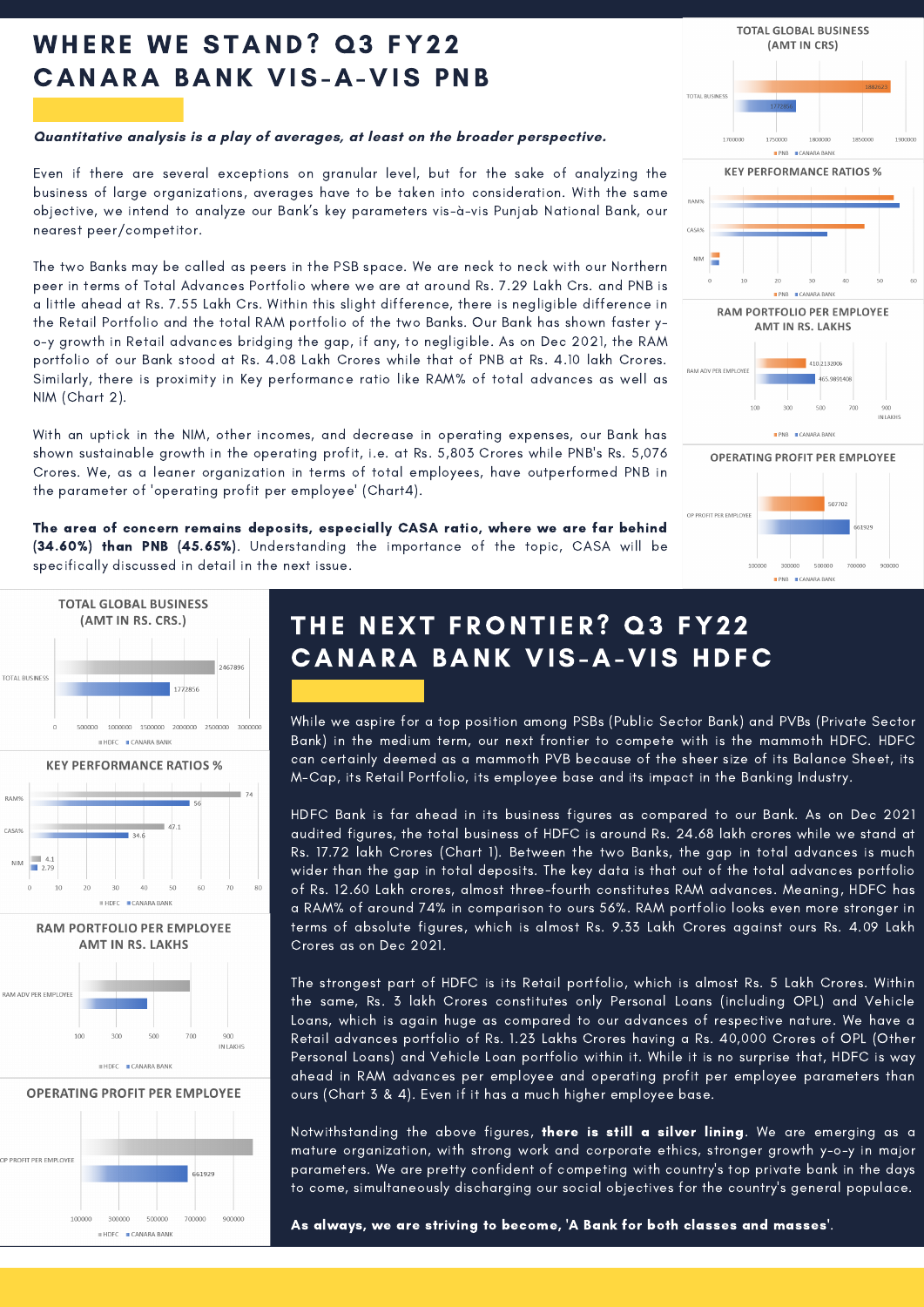# UNIFIED PAYMENT INTERFACE: FACTS BEHIND THE DIGITAL REVOLUTION

**In December 2021 alone, 4.6 billion transactions worth Rs. 8.26 lakh crore was carried out by UPI.** As per the latest Economic survey (FY2021-22), in April-November 2021, UPI processed more than 24.26 million One Time Mandate create transaction of value Rs. 44,381 crore. Bhutan recently became the first country to adopt UPI standards for its QR code. It is also the second country after Singapore to have BHIM-UPI acceptance at merchant locations.

Compared to transactions in December 2020, the use of UPI in December 2021 has exponentially increased both in value and volume. In calendar 2021, there were 3800 crore UPI transactions amounting to Rs 73 lakh Crore. UPI transactions kickstarted the new year 2022 on a strong note with the highest ever monthly value recorded at Rs 8.32 lakh crore in January. This is significantly higher than the monthly average of Rs 6.3 lakh crore in the trailing 12-month period.

#### Our take?

Despite being the fastest growing economy in the world, data suggests that around 40% of the Indian population still does not have a bank account with over 145 million [households](http://fletcher.tufts.edu/~/media/Fletcher/Microsites/Cost%20of%20Cash/IBGC%20WP14-08%20Ramesha%20Bapat%20Roy.pdf) excluded from the formal banking system. The total number of non-cash payments per individual each year stands at six transactions, which is lower than that of other emerging economies. According to industry statistics, only 14.6% of Indians possess a debit card while payment cards account for only 3.9% of the overall Personal Consumer Expenditure (or PCE). With an eye towards making Digital India a reality and reducing the hefty transaction and safety costs of Cash handling especially in small value transactions, UPI is a godsend!

# **NEO BANKS: A CHALLENGER TO** TRADITIONAL BANKS?

Traditional banks follow an omni-channel approach i.e., having both physical (through branches and ATMs) and digital banking presence to offer a multitude of products and services. **A neo bank is a type** of challenger bank that operates solely digitally. They are direct banks that operate online and do not have any physical branches. They provide their services through digital medium only.

The global neo-banking market size is expected to reach \$333.4 billion by 2026, rising at a compounded annual growth rate (CAGR) of 47.1 per cent.

India has seen the rise of neo-banks with Jupitar, FI Money, Dhani, Slice, RazorpayX, Open, NiYo, and more. The facts are:

- Transaction value in the Neo banking segment is projected to reach ₹3,691,938m in 2022.
- Transaction value is expected to show an annual growth rate (CAGR 2022-2025) of 29.75% resulting in a projected total amount of ₹8,065,398m by 2025.
- The average transaction value per user in the Neo banking segment amounts to ₹363,073.9 in 2022.
- In the Neo banking segment, the number of users is expected to amount to 17.09m users by 2025.
	- User penetration will be 0.7% in 2022 and is expected to hit 1.2% by 2025

#### Our take?

Vast majority of population still un-connected to formalized borrowing, increased scrutiny and higher TAT for borrowing at traditional banks, along with on tap-borrowing, Ease of access and very low TAT with almost no paperwork at Neo Banks, are gradually making the latter a preferred choice among next rung of untapped borrowers. This trend poses negligible market-share challenge in the medium and short term to the traditional banks like us. However, the general inclination towards app-based borrowing shows a trend towards anytime, anywhere lending. For traditional banks like us, it opens up avenues for intensified innovation, proactive customer selection through Big data analytics and reduced TAT. i-leads in Cannet and increased usage of BI are a step towards right direction. However, extremely low TAT for small-value loans through our CanDi app needs more attention.